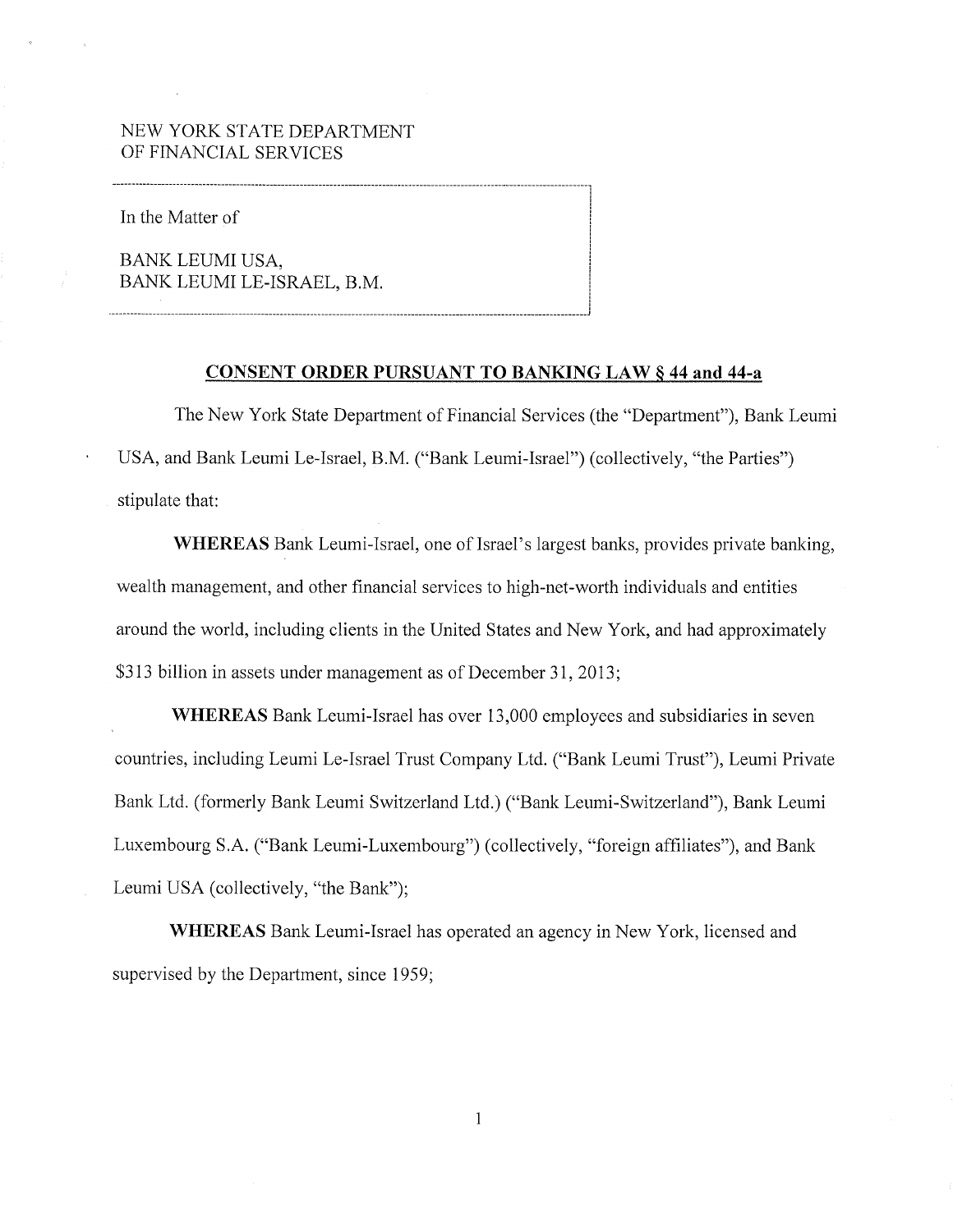**WHEREAS** Bank Leumi USA, a wholly-owned subsidiary of Bank Leumi-Israel, is an FDIC-insured, full-service commercial bank, which has approximately 443 employees, and had approximately \$5.19 billion in assets under management as of December 31, 2013;

**WHEREAS** Bank Leumi USA is a New York State-chartered bank, licensed and regulated by the Department pursuant to the New York Banking Law;

**WHEREAS** the Bank knowingly and willfully operated a wrongful cross-border banking business to assist U.S. clients in concealing assets offshore and evading U.S. tax obligations, and misled the Department and its predecessor, the New York State Banking Department, about the Bank's improper activities, the Department finds that the Bank's conduct raises serious safety and soundness concerns and constitutes violations of law and regulation; and

**WHEREAS** the Bank and other Leumi Group entities are entering into a Deferred Prosecution Agreement with the U.S. Department of Justice, in which the Bank admits that the Bank did unlawfully, voluntarily, intentionally, and knowingly agree together with others to willfully aid and assist in the preparation and presentation of false income tax returns and other documents to the Internal Revenue Service of the Treasury Department, constituting willful violations of Title 26, United States Code, Section 7206(2), in violation of 18 U.S.C. § 371, and agrees to pay a resolution amount of \$270 million.

**NOW THEREFORE,** to resolve this matter, the Parties agree to the following:

#### **Wrongful Cross-Border Banking Business**

1. From at least 2000 through 2011, Bank Leumi-Israel and its subsidiaries, including Bank Leumi USA, the New York State-chartered bank, operated a wrongful crossborder banking business that knowingly and willfully aided and assisted U.S. clients, including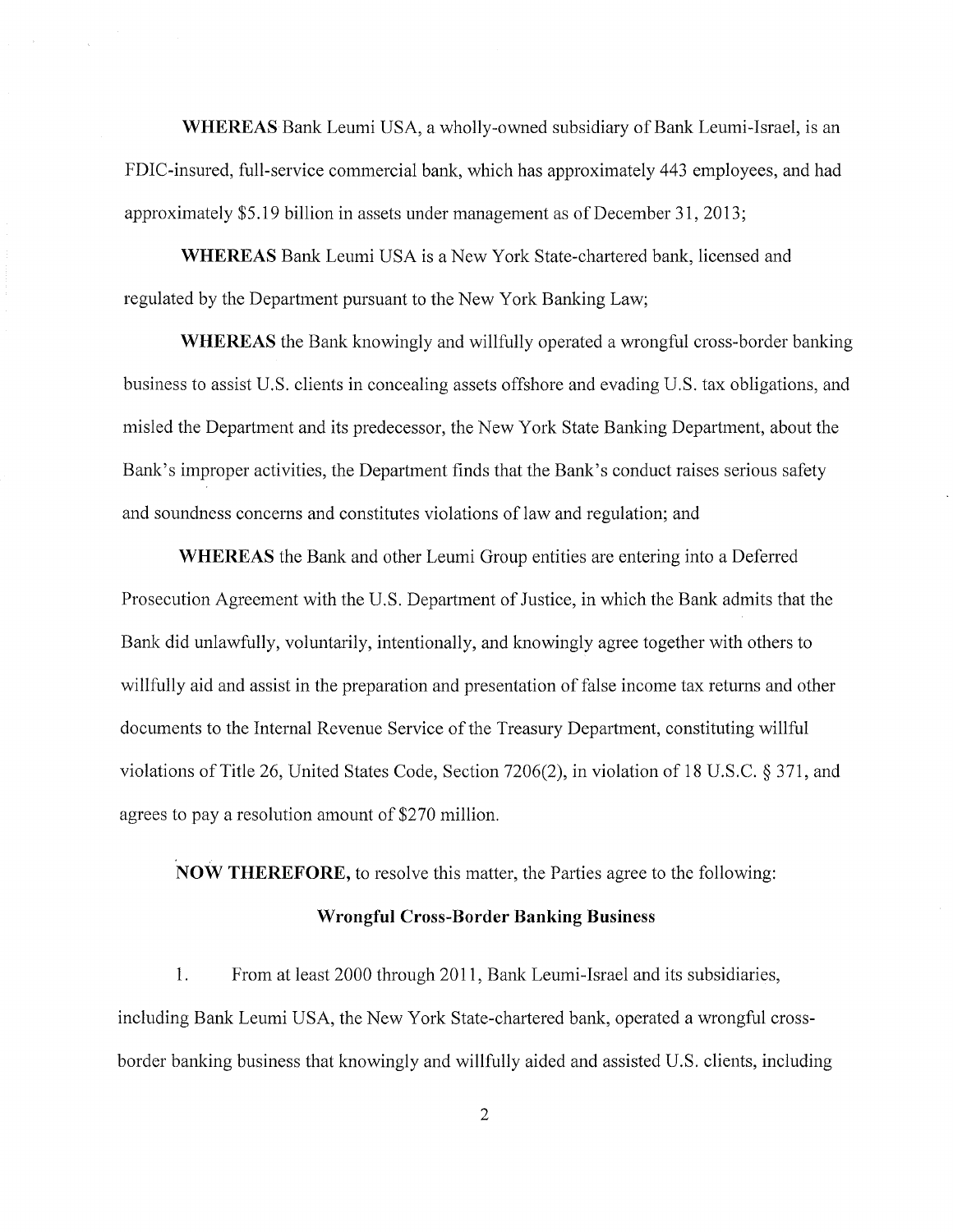New York clients, in opening and maintaining undeclared accounts in a foreign country, concealing their offshore assets and income from the Internal Revenue Service and other federal and state authorities, and filing false tax returns and other documents with such authorities.

2. From at least 2000 through April2009, Bank Leumi-Israel and foreign affiliates regularly sent private bankers to the United States, including to New York, to conduct activities in furtherance of the tax evasion scheme. Such activities included:

- Falsely claiming, upon entry into the United States, under the penalties of perjury, that the primary purpose of their trip to the United States was not business, when in fact the travel was paid for by Bank Leumi-Israel and approved by relevant senior executives who knew that the purpose was to recruit and service U.S. clients, in part because upon return, the bankers produced reports that summarized the new business generated;
- Meeting prospective customers to discuss opening undeclared accounts;
- Meeting existing customers to discuss undeclared accounts held with Bank Leumi-Israel and foreign affiliates; and
- Bringing bank statements to the United States for review by U.S. clients and disposing of such bank statements after they were reviewed so as to conceal the beneficial owner of the undeclared account and reduce the risk of disclosure to U.S. authorities.

3. Bank Leumi-Israel assisted U.S. clients in concealing accounts through the use of certain practices and procedures, including:

> "Hold mail" service for approximately 2450 U.S. accounts, whereby every statement of account, notice, or other document associated with the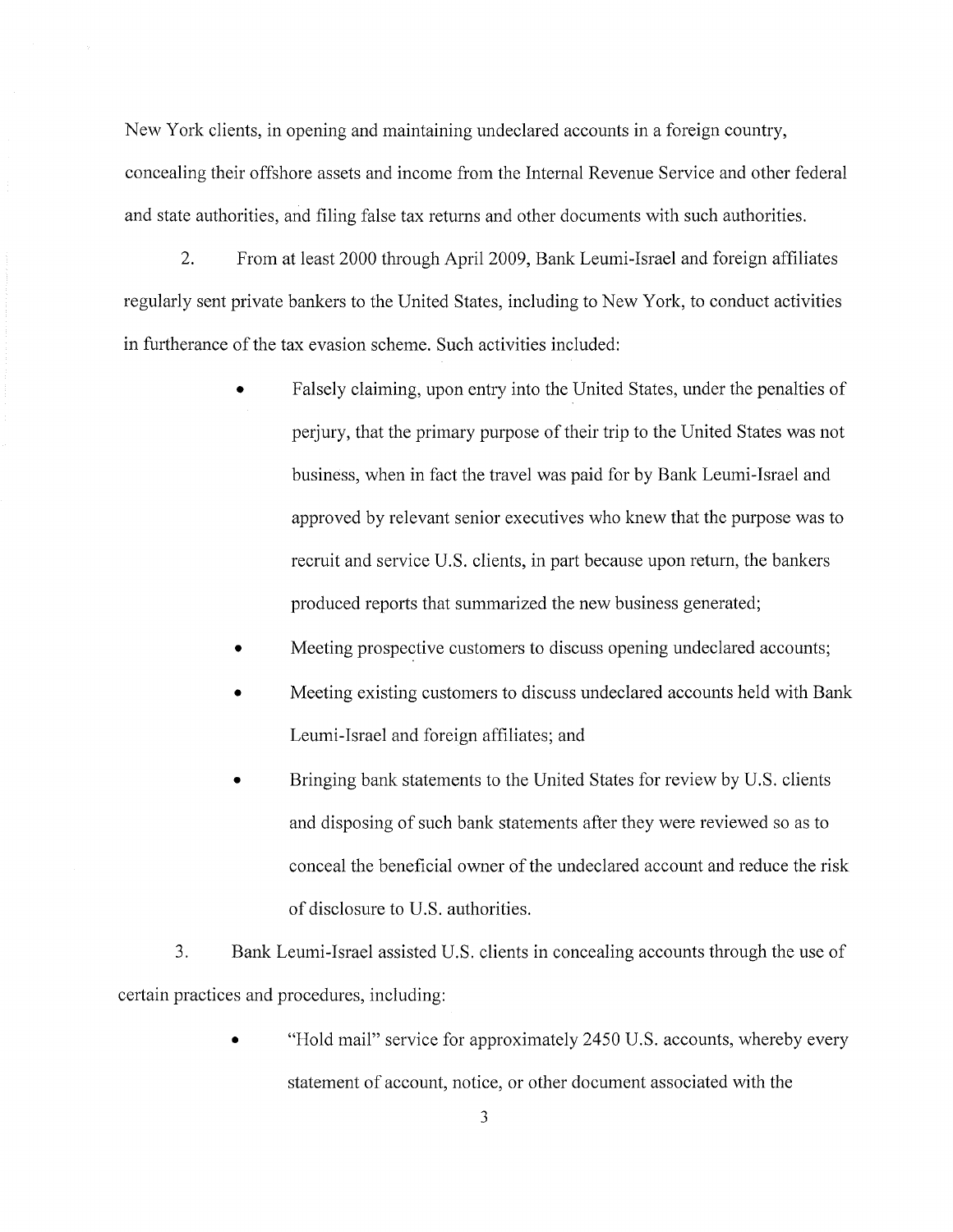account would be held abroad at the foreign bank and would not be sent to the customer's address in the United States, a service for which the Bank charged a total of approximately \$1.5 million to U.S. clients;

- "Assumed name" and "numbered" accounts, where the name of the account holder would not appear on any correspondence or account statements, and the Bank would accept wire transfers using these assumed names or numbers in lieu of actual customer names;
- Referring U.S. clients to outside lawyers and consultants who would establish and maintain offshore corporations in jurisdictions like the British Virgin Islands, Panama, and Belize, to nominally hold the undeclared accounts and hide their true tax status from U.S. authorities; and
- Suggesting to U.S. clients to open accounts through Bank Leumi Trust in order to add an "extra level of secrecy" to the account.

4. Bank Leumi USA assisted Bank Leumi-Israel and foreign affiliates in the crossborder banking scheme. For example, in and around 2001, a Bank Leumi USA executive introduced to Bank Leumi-Luxembourg executives a U.S. tax return preparer, who had clients that sought to open undeclared accounts, and the parties negotiated a draft referral agreement for the purpose of providing compensation to the tax preparer for referring U.S. taxpayers to Bank Leumi-Luxembourg to open accounts. The tax preparer referred at least 23 customers to Bank Leumi-Luxembourg.

5. In addition to assisting Bank Leumi-Israel with customer recruitment efforts, Bank Leumi USA provided other support to Bank Leumi-Israel and foreign affiliates, including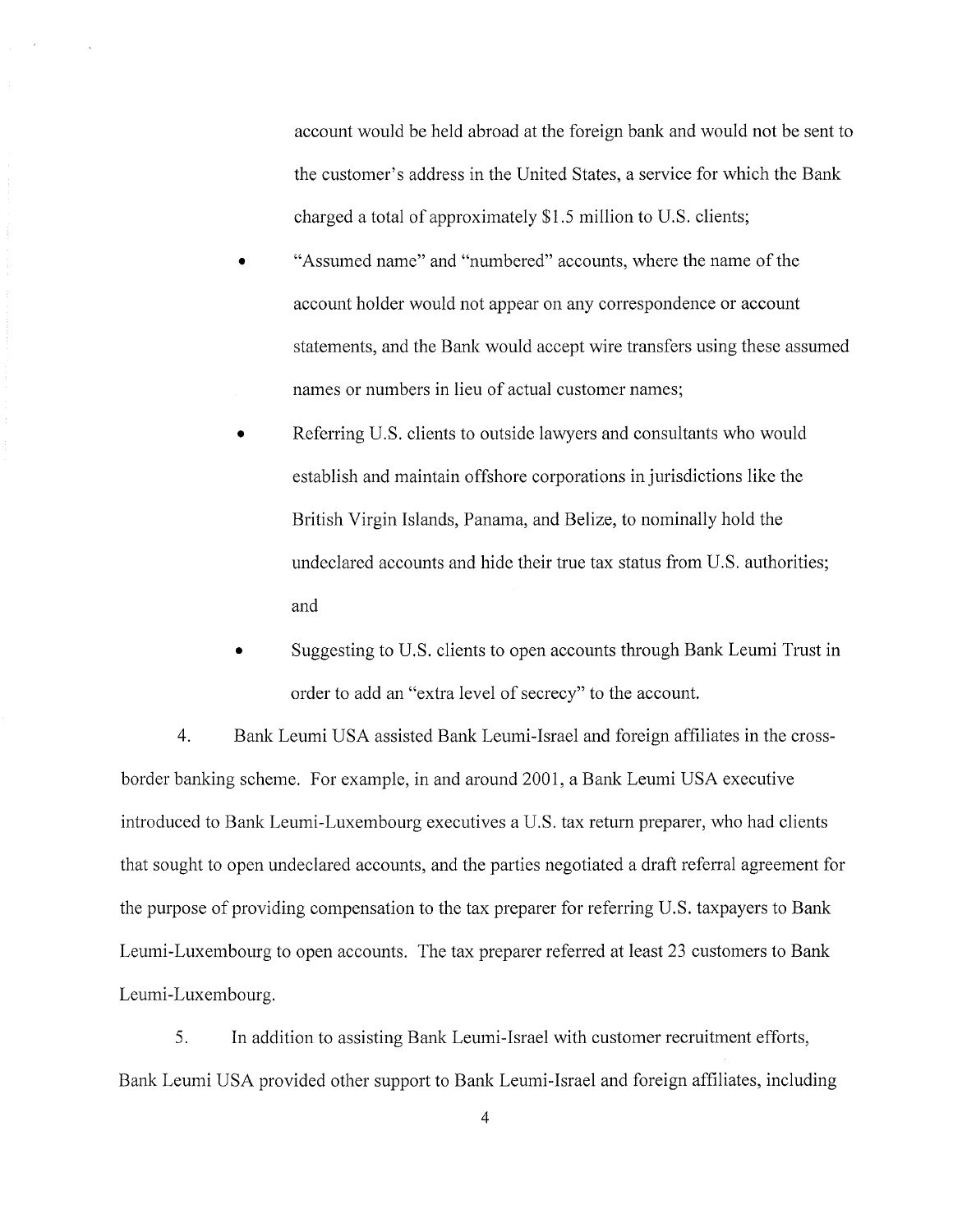by assisting U.S. clients with documentation relating to their foreign accounts and providing U.S. clients who had undeclared foreign accounts with loan products that enabled them to access their undeclared funds, as described further below.

#### **SBLC Loan Scheme**

6. In an effort to facilitate the wrongful cross-border banking business, Bank Leumi USA offered several products to U.S. clients who maintained funds in undeclared accounts abroad, which enabled the customers to gain access to the funds without repatriating the funds or creating a paper trail that would disclose the existence of the undeclared accounts to the U.S. authorities.

7. Bank Leumi USA offered, marketed, and serviced participation loans, wherein Bank Leumi-Israel or a foreign affiliate purchased 100% funded participation in the loan, and the U.S. client executed a set-off letter securing all debts and obligations in favor of the foreign bank.

8. Bank Leumi USA also offered, marketed, and serviced standby letter of creditbacked loans ("SBLC loans") that were secured or collateralized by a letter of credit from Bank Leumi-Israel or a foreign affiliate, which letter of credit was in turn backed by funds in the customer's undeclared account at Bank Leumi-Israel or a foreign affiliate.

9. Bank Leumi USA received interest payments on the SBLC loans and the foreign affiliate separately collected a "guaranty fee" or "commission" for the issuance of the letters of credit, which together amounted to approximately 1% of the loan amount.

10. The SBLC loans could be renewed annually; some loans were issued in the 1990s and renewed annually for a twenty-year period, up to as recently as February 2012.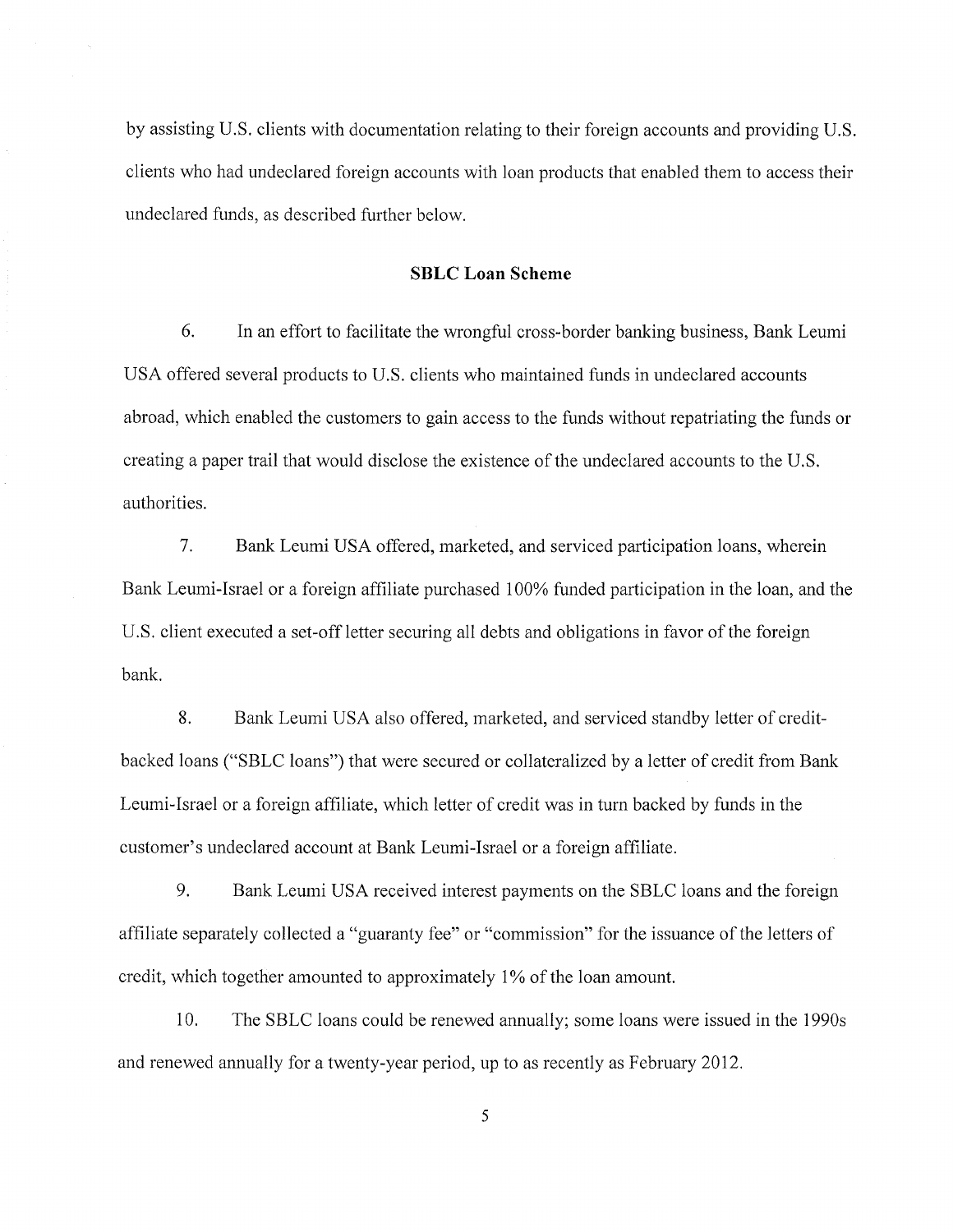11. Around approximately 2000, the Bank shifted from offering participation loans to offering SBLC loans, which required less information to be kept on file at Bank Leumi USA that might disclose the existence and identity of U.S. clients who maintained undeclared accounts. According to some senior executives, this created greater separation between Bank Leumi USA and foreign affiliates and avoided regulatory scrutiny. For example, in a memorandum dated January 29, 2002, a Bank Leumi USA executive updated Bank Leumi USA's Chief Executive Officer on the conversion effort, explaining that the customer's credit file is now "empty ... in order to create the impression that this is part of normal business procedure." The next day, the Bank Leumi USA executive wrote to a Bank Leumi-Israel executive that "the authorities could claim that in a participation sale we cooperate with the client in 'hiding' loans," but with SBLC loans, the Bank remains "clean." He also stated that the conversion was the Chief Executive Officer's idea.

12. In order to conceal the existence of the undeclared accounts, Bank Leumi USA took efforts not to identify the U.S. taxpayer who applied for the SBLC loan on any paperwork that remained in the U.S., for example, by:

- Referring to the applicant as "you" or "the applicant" in SWIFT payment messages;
- Not reviewing records concerning the collateral pledged by the client;
- Not documenting the existence of the foreign account in memoranda for review by Bank Leumi USA's credit committee; and
- Providing instructions from management to employees, such as, "Remember the bottom line- I don't want to know who the customer is, what the account number or the conditions are for credit or securities. All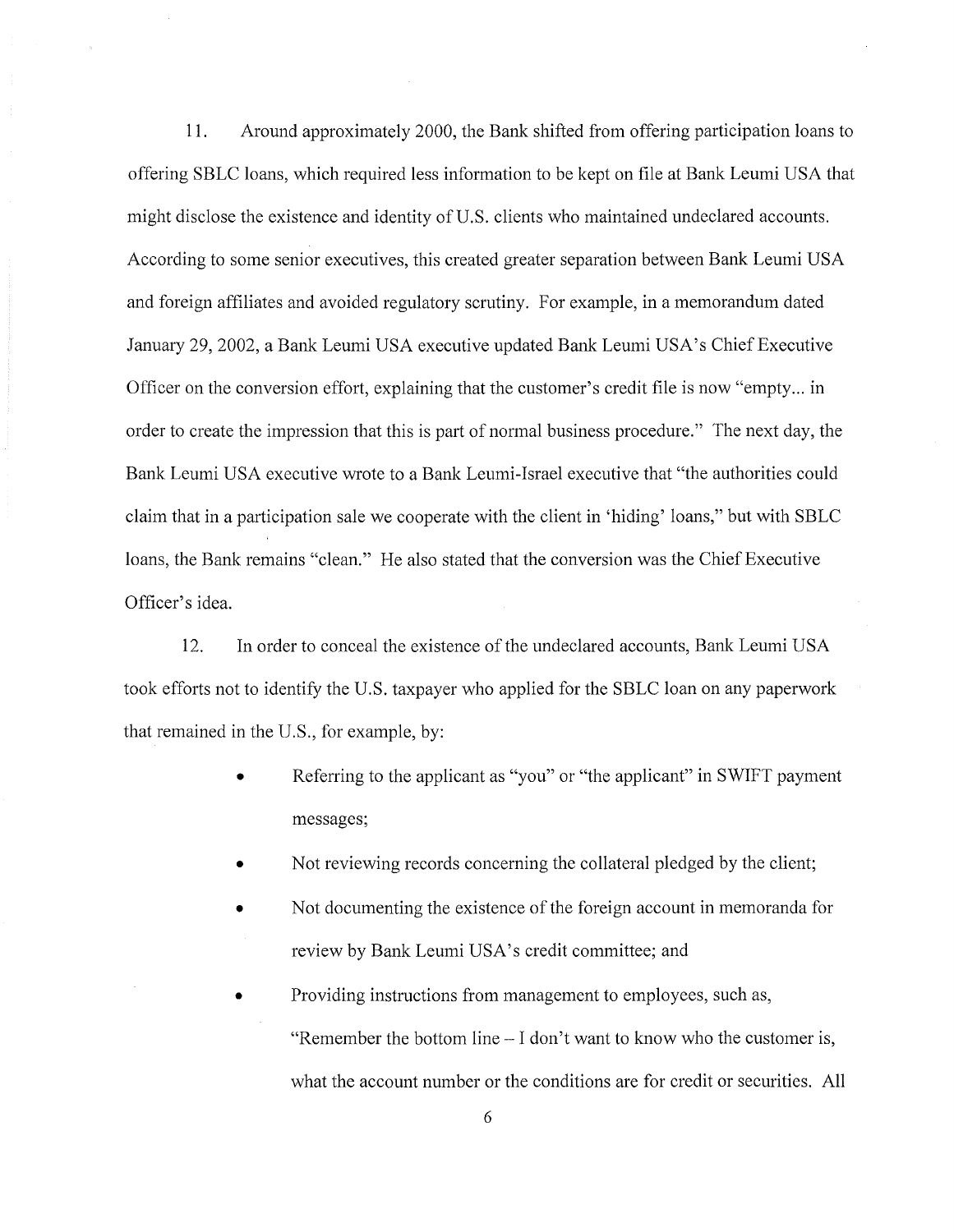I want to know is what we need to know on this side of the ocean. As you know, the security I receive is security from the central branch in Tel Aviv, and this does not include any traces of the above details."

13. Bank Leumi USA assured U.S. clients that their names did not appear on documentation that may disclose their undeclared accounts to U.S. authorities, and at least one banker permitted clients to review documents themselves to ensure that their names were not included in the records.

14. In October 2008, when Bank Leumi USA notified foreign affiliates that, effective immediately, SBLC loans issued must include the applicant's full name and address, a Bank Leumi-Luxembourg advisor replied that, "[c]ustomers do not want their names to appear on official documents, such as an SBLC," and the change "will have a major impact on our business." After "extensive internal discussions," Bank Leumi USA's Chief Compliance Officer rescinded the policy change in conformance with the request of the foreign affiliate. Bank Leumi USA continued to accept and maintain files in the United States that did not contain customer names, so long as the foreign affiliates maintained applicant names and current KYC information in their files.

15. The SBLC loan scheme continued until approximately 2011, when new senior management identified the absence of applicant names on SBLC loan documentation and initiated an analysis, ultimately leading to remediation efforts. Prior to that, the Bank failed to develop and implement an effective compliance program with respect to U.S. law, took inadequate steps to educate bankers about compliance with U.S. law, and continued to open and service accounts of U.S. clients they knew to be evading U.S. legal obligations.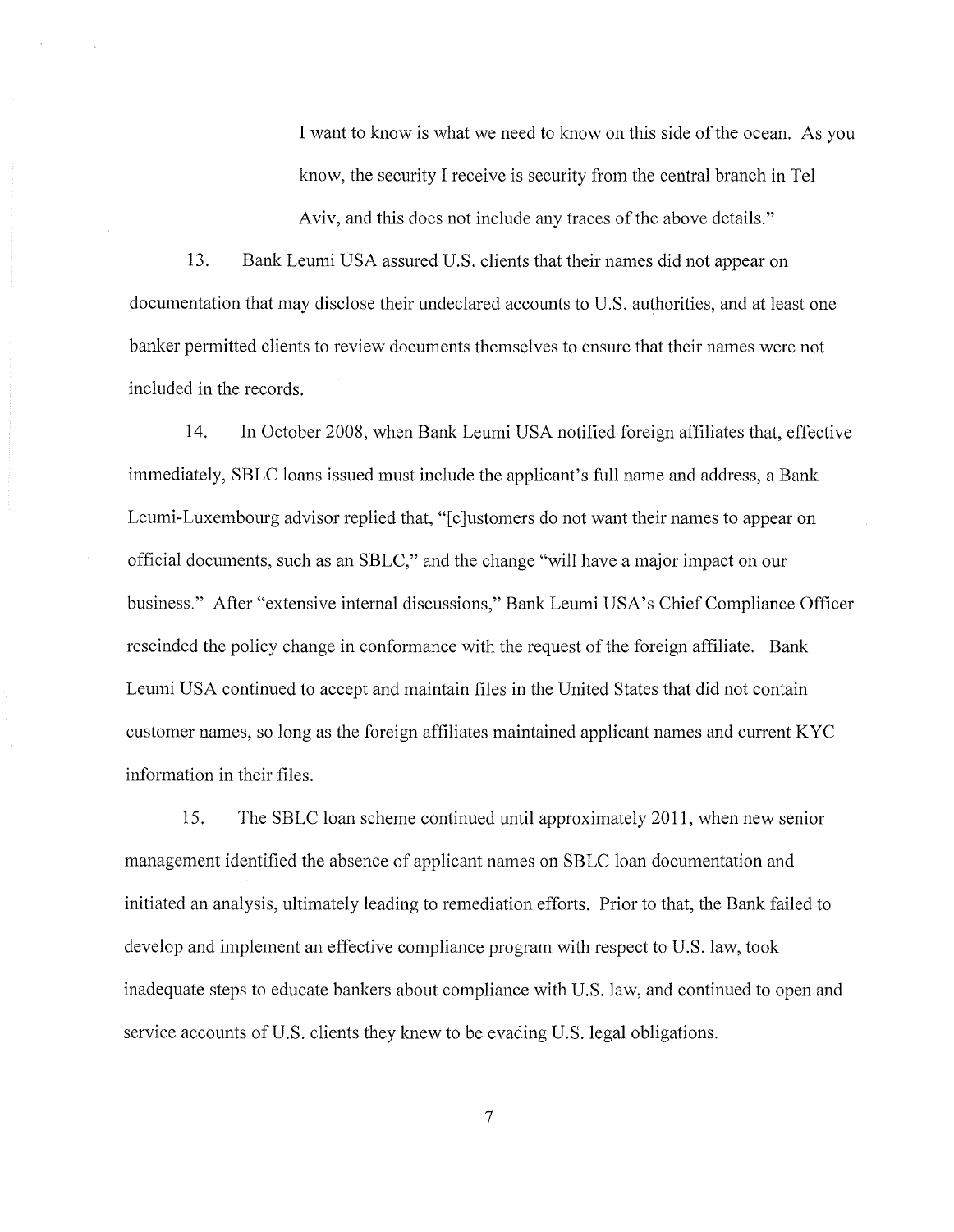16. From approximately 2002 to 2011, Bank Leumi USA issued one or more SBLC loans to approximately 234 borrowers who were U.S. customers, including 54 customers in New York, and the average value of each loan was approximately \$1.2 million; therefore, the total aggregate value of the undeclared assets backing the loans was at least \$280 million.

17. The Bank earned profits on the SBLC loan activity of approximately \$23 million over the relevant time period.

#### **Solicitation of Customers Exiting Swiss Banks**

18. Certain executives in the Bank viewed the public investigation of several Swiss banks, and their subsequent exit from the U.S. cross-border banking business, as an opportunity to attract new customers whose accounts the Swiss banks had stopped servicing. For example, when the U.S. Department of Justice investigation of UBS became public in May 2008, several senior executives at the Bank considered UBS's exit from the U.S. cross-border business a "golden opportunity to contact customers" and urged bankers "to suggest [to prospective clients] that they transfer their accounts to here (the reasons are understood)." Subsequently, Bank Leumi-Israel and its foreign affiliates opened accounts for 263 U.S. taxpayers, increasing assets under management by approximately \$401 million.

19. Similarly, in October 2008, a copy of the Mizrahi Tefahot Bank Ltd. Cease and Desist Order was circulated to executives at Bank Leumi USA, who understood that Mizrahi Bank's practices violated Bank Secrecy Act and anti-money laundering regulations. Nonetheless, Bank Leumi USA continued to issue SBLC loans, including to known former customers of Mizrahi Bank, without reviewing or maintaining records concerning the collateral pledged-the same practices for which Mizrahi was penalized. A Bank Leumi USA employee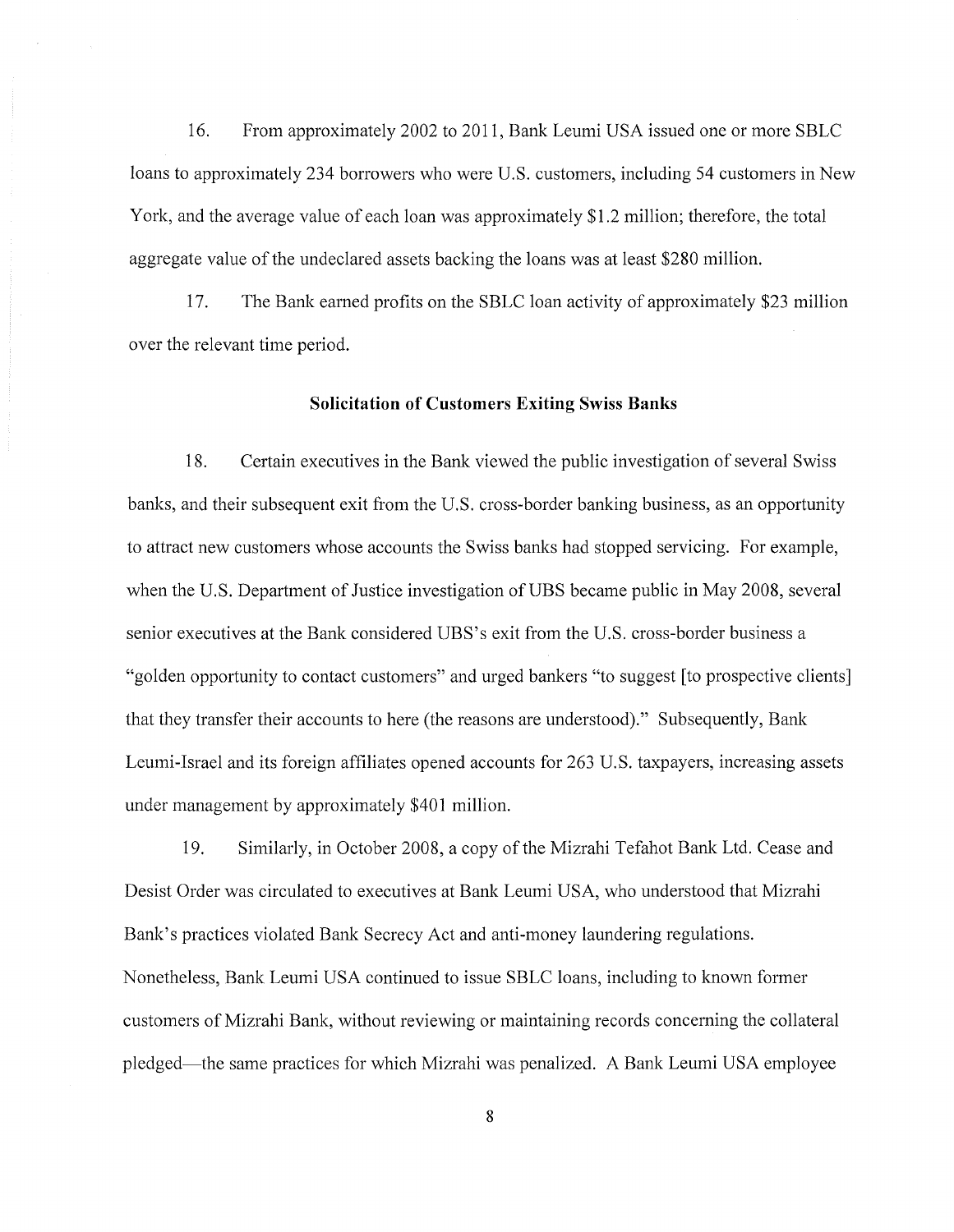wrote in email, "[T]hankfully we have new deals. Mizrahi bank is going through a lot of changes and it has given us a chance to attract their new customers."

## **Employee Conduct**

20. Various Bank senior operations, compliance, and legal staff knew of the Bank's wrongful conduct and, rather than report the conduct to the Bank's regulators, actively supported it.

21. For example, a private banker employed by Bank Leumi-Israel for over 25 years wrote to a supervisor in 2011, "Nearly every client who has an account with us has used the bank as a tax haven, and is aware that by not declaring his account in the US is committing an offense, [and] we have by virtue of the services we provided assisted the clients with what they wished to achieve."

22. In 2008, in the midst of the SBLC loan scheme, the Bank Leumi USA Chief Executive Officer appointed an employee, who had no compliance experience, to the position of Chief Compliance Officer. This is the Chief Compliance Officer referenced in Paragraph 14, who approved the continued practice of not requiring applicant names on BLUSA files. The employee remained in this position until2010.

23. As a result of the internal investigation, numerous employees and senior executives involved in the wrongful conduct discussed in this Order have been removed or have left the Bank.

## **Violations of Law and Regulation**

24. With regards to the aforementioned conduct, the Bank has conducted banking business in an unsafe and unsound manner.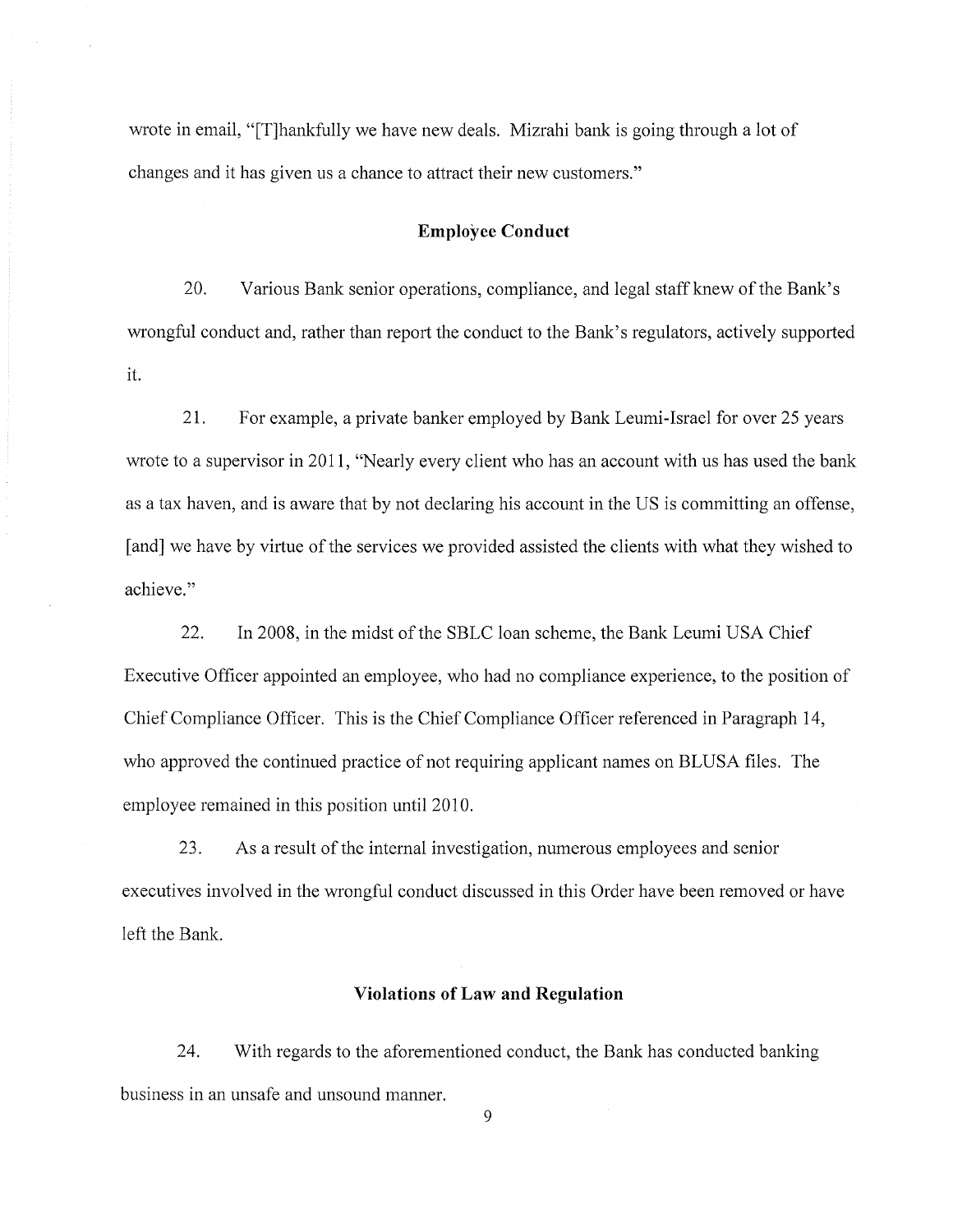25. The Bank also failed to maintain or make available at Bank Leumi USA and at the New York agency location of Bank Leumi-Israel, true and accurate books, accounts, and records reflecting all transactions and actions, in violation of Banking Law § 200-c.

#### **Settlement Provisions**

#### Monetary Penalty

26. The Bank shall pay a civil monetary penalty to the Department pursuant to Banking Law  $\S$ § 44 and 44-a in the amount of \$130 million. The Bank shall pay the entire amount within ten days of executing this Consent Order. The Bank agrees that it will not claim, assert, or apply for a tax deduction or tax credit with regard to any U.S. federal, state, or local tax, directly or indirectly, for any portion of the civil monetary penalty paid pursuant to this Consent Order.

#### Employee Discipline

27. The Bank shall ensure that the aforementioned Bank Leumi USA Chief Compliance Officer, who is currently Chief Administrative Officer anq whose involvement in the improper conduct is discussed above in Paragraphs 14 and 22, shall not assume any duties, responsibilities, or activities while employed at the Bank that involve compliance in any way.

28. The Bank will also take all steps necessary, in accordance with Israeli law, to terminate the following individual who played a central role in the improper conduct set forth in this Order: the current Head of Bank Leumi Trust, who served as a Regional Manager during the relevant time period. If, after taking whatever action is necessary to terminate this employee, a judicial or regulatory determination or order is issued finding that such action is not permissible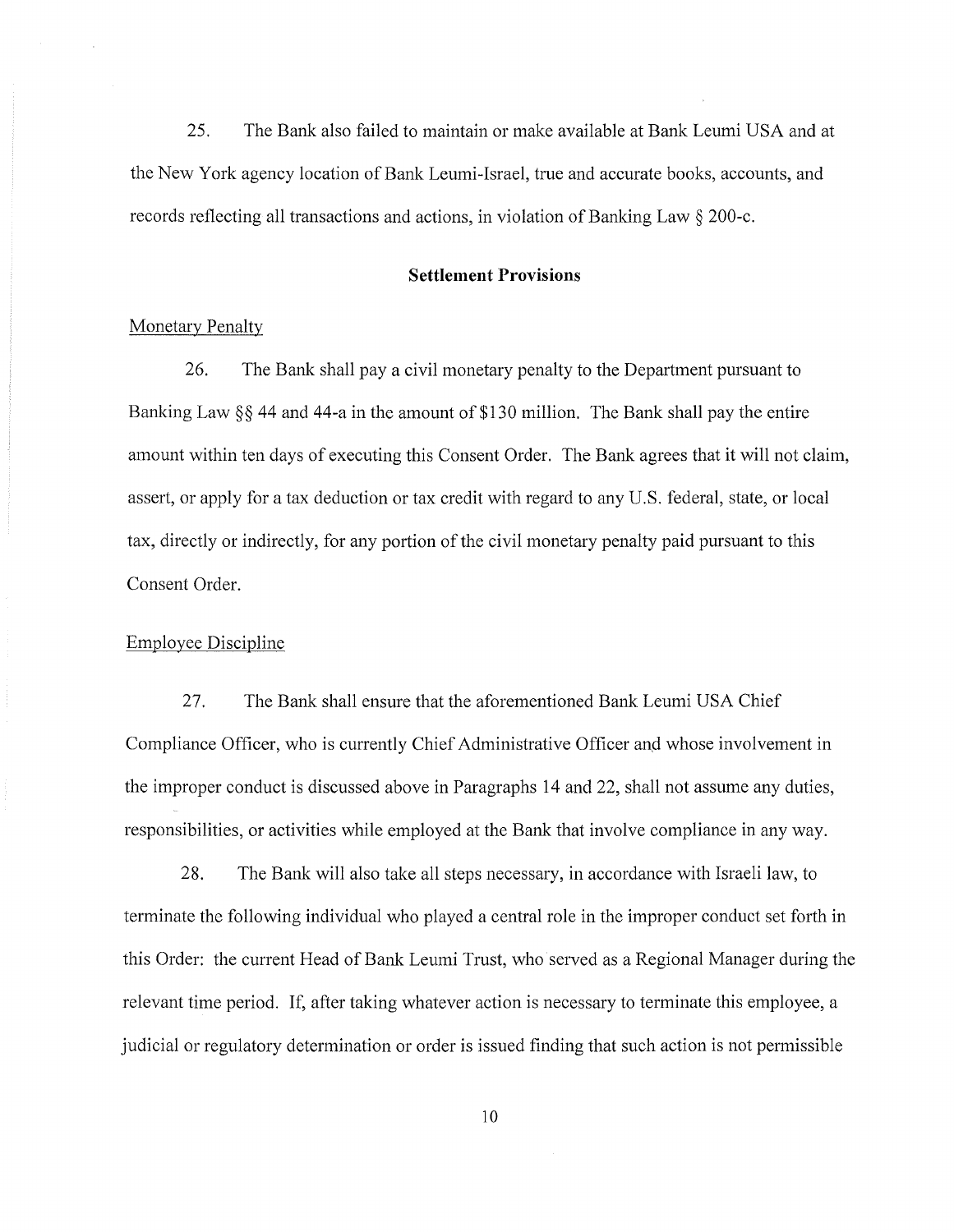under Israeli law, then this employee shall not be allowed to hold or assume any duties, responsibilities, or activities involving compliance or any matter relating to U.S. operations.

29. The Department's investigation has resulted in the resignation from the Bank of two individuals who played a central role in the improper conduct discussed in this Order: a former Branch Manager, who remained employed by Bank Leumi-Israel as a credit officer in the workout unit; and a former Senior Relationship Manager, who remained employed by Bank Leumi-Israel as an operation officer in the private banking branch.

## Monitor

30. Bank Leumi USA will engage an independent monitor, selected by the Department in the exercise of its sole discretion, to conduct, consistent with applicable law, a comprehensive review of the Bank's compliance programs, policies, and procedures in place at the time of the conduct discussed in this Consent Order through the present.

31. In connection with the Bank's compliance with U.S. and New York laws and regulations, the monitor will review and report on, at least the following:

- The elements of the Bank's corporate governance and the involvement of individual employees, including but not limited to present and former officers, directors, and other employees, that contributed to or facilitated the wrongdoing discussed in this Consent Order and that permitted it to go on;
- The timeliness and effectiveness of the Bank's efforts to correct the misconduct identified in this Consent Order; and
- Enhancements to the Bank's reporting structure and compliance programs that will benefit the Bank's efforts to comply with U.S. and New York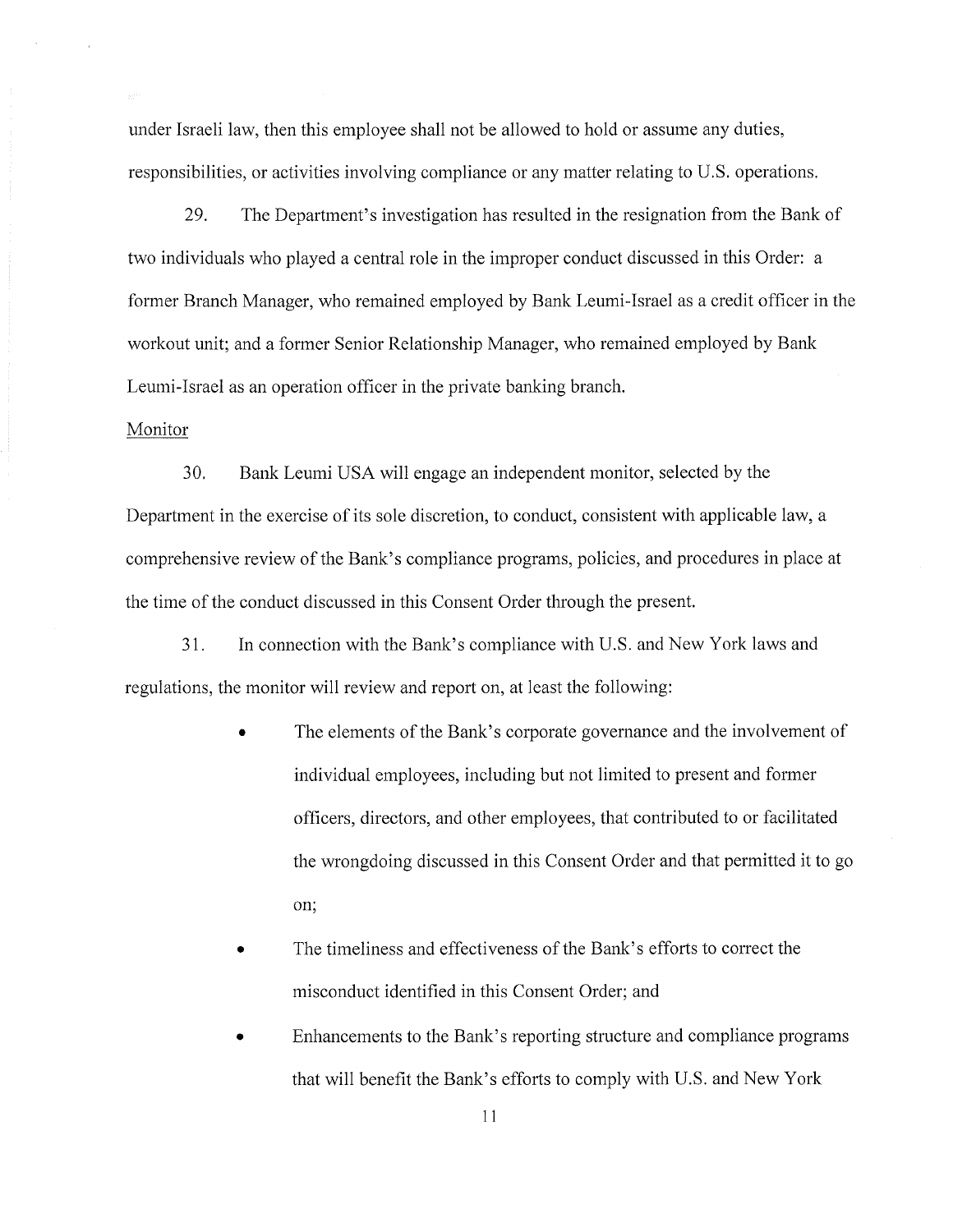laws and regulations in the future, and ensure the safety and soundness of the Bank.

32. The Bank and its management will fully cooperate with the monitor and support its investigation by, among other things, providing the monitor, consistent with all applicable laws, access to all relevant personnel, files, reports, or evidence, whether located in New York, Israel, or elsewhere.

33. The term of the monitor's engagement will be one year. Any dispute as to the scope of the monitor's authority or mandate will be resolved by the Department in the exercise of its sole discretion after appropriate consultation with the Bank and the monitor.

34. Within three months of the date of formal engagement, the monitor shall submit to the Department and Bank Leumi USA's Board of Directors a written interim report stating the work done and conclusions reached to date. The monitor shall submit a written progress report to the Department and to the Bank at intervals to be determined by the Department. The monitor shall submit its final report to the Department and to Bank Leumi USA's Board of Directors, including proposals for improvements to the Bank's compliance programs as it pertains to U.S. and New York laws and regulations, at the conclusion of the engagement.

35. Within thirty days of receiving the monitor's final report, the Bank will submit to the Department a written plan to improve and enhance its compliance programs with respect to U.S. and New York law, which will include a plan for implementing any recommendations made by the monitor or an explanation as to why the monitor's recommendations are not being incorporated.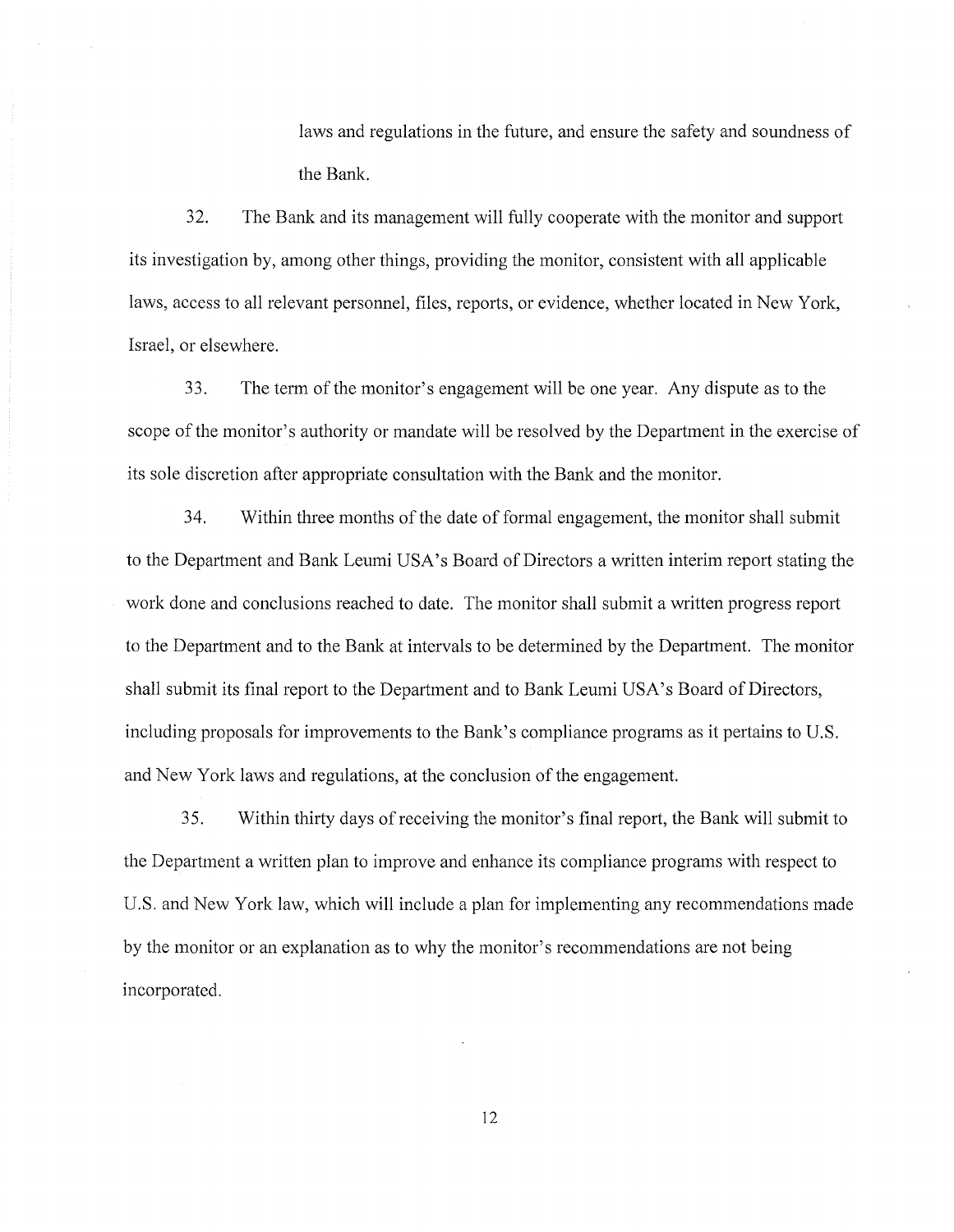## Breach of Consent Order

36. In the event that the Department believes the Bank to be in material breach of the Consent Order, the Department will provide written notice to the Bank and the Bank must, within ten business days of receiving such notice, or on a later date if so determined in the Department's sole discretion, appear before the Department to demonstrate that no material breach has occurred or that the breach has been cured.

37. The parties understand and agree that the Bank's failure to make the required showing within the designated time period shall be presumptive evidence of the Bank's breach. Upon a finding that the Bank has breached this Consent Order, the Department has all the remedies available to it under New York Banking and Financial Services Law and may use any evidence available to the Department in any ensuing hearings, notices, or orders.

## Wavier of Rights

38. The parties understand and agree that no provision of this Consent Order is subject to review in any court or tribunal outside the Department.

## Parties Bound by the Consent Order

39. This Consent Order is binding on the Department and the Bank, as well as the Bank's successors and assigns that are under the Department's supervisory authority. But this Consent Order does not bind any federal or other state agency or any law enforcement authority.

40. No further action will be taken by the Department against the Bank for the conduct set forth in the Consent Order, provided that the Bank complies with the terms of the Consent Order.

41. Notwithstanding any other provision in this Consent Order, however, the Department may undertake additional action against the Bank for transactions or conduct that the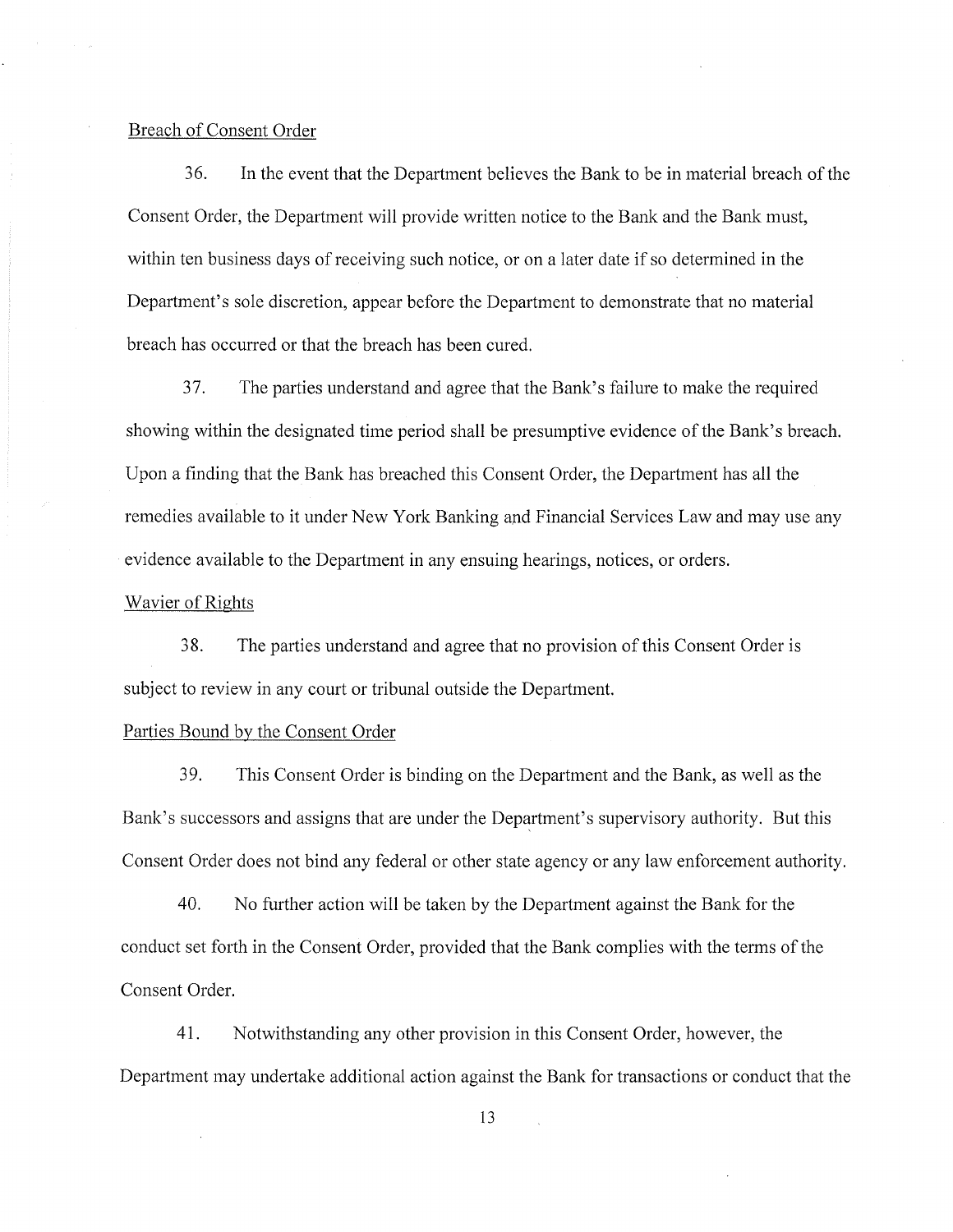Bank did not disclose to the Department in connection with the Department's investigation into this matter.

**Notices** 

 $\lambda = -\epsilon - \pi$ 

42. All notices or communications regarding this Consent Order shall be sent to:

For the Department:

James Caputo Senior Counsel New York State Department of Financial Services One State Street New York, NY 10004

For Bank Leumi USA:

A vner Mendelson President and Chief Executive Officer Bank Leumi USA 562 Fifth A venue New York, NY 10036

For Bank Leumi Le-Israel, B.M.:

Daniel Tsiddon Deputy CEO, Head, Capitals Markets, Private Banking & Strategy Bank Leumi Le-Israel, B.M. 34, Yehuda Halevy st, TEL-AVIV 6513617

Miscellaneous

43. Each provision of this Consent Order shall remain effective and enforceable until

stayed, modified, suspended, or terminated by the Department.

44. No promise, assurance, representation, or understanding other than those

contained in this Consent Order has been made to induce any party to agree to the provisions of

the Consent Order.